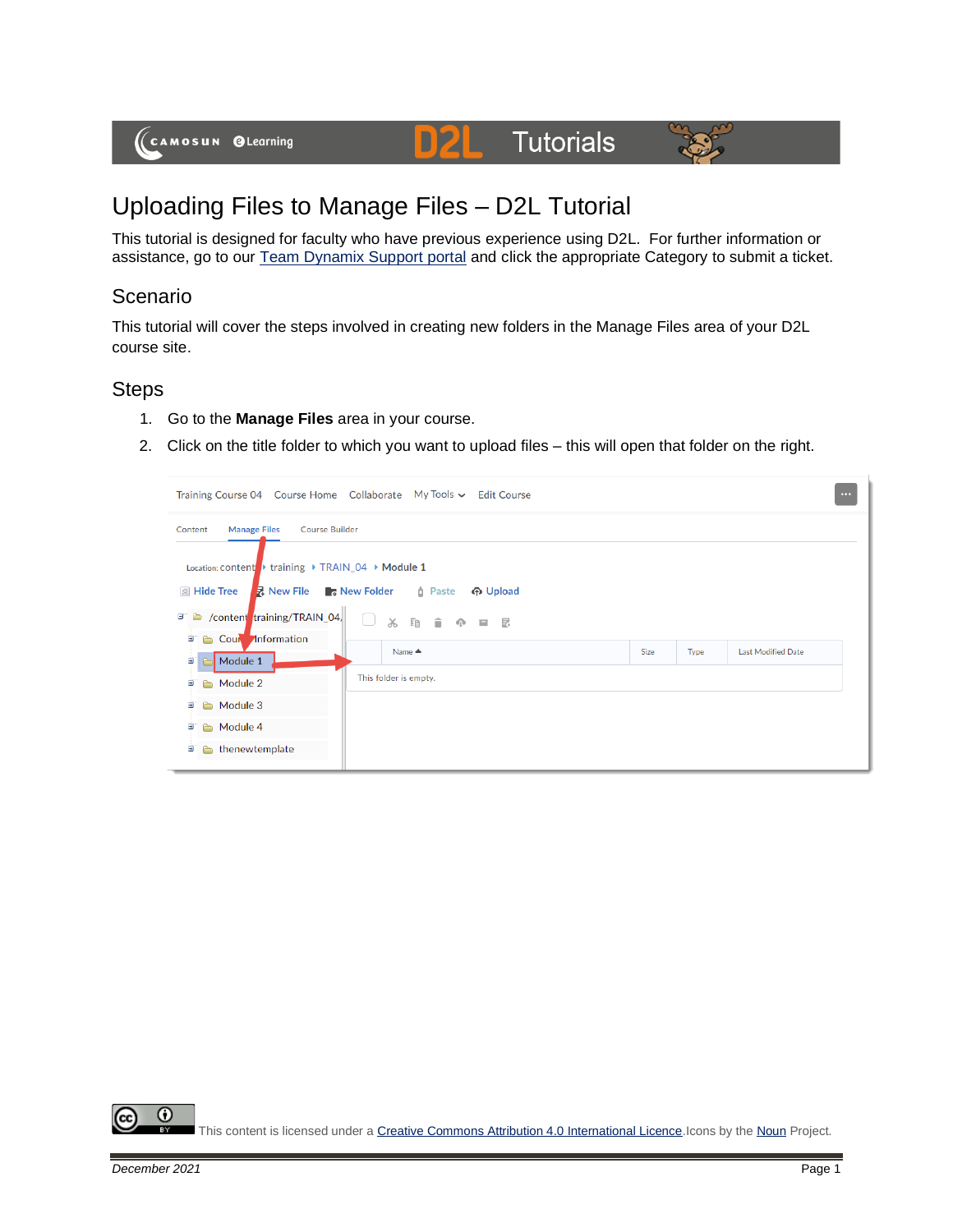#### 3. Click **Upload**.

|                                                                                                                                                                                                   | Training Course 04 Course Home Collaborate My Tools v Edit Course |             |      |                           |
|---------------------------------------------------------------------------------------------------------------------------------------------------------------------------------------------------|-------------------------------------------------------------------|-------------|------|---------------------------|
| <b>Manage Files</b><br><b>Course Builder</b><br>Content<br>Location: content ▶ training ▶ TRAIN_04 ▶ Module 1<br>△ Hide Tree <b>■ New File ■ New Folder</b><br>/content/training/TRAIN_04,<br>e i | က Upload<br><b>D</b> Paste<br>×.<br>$\chi$<br>Ee<br>昆<br>貪<br>亘   |             |      |                           |
| <b>Course Information</b><br>Ŧ<br>n an<br>Module 1<br>由<br>Module 2<br>田<br>Ò<br>Module 3<br>n.<br>п<br>Module 4<br>宙<br>Ò<br>thenewtemplate<br>Θ<br>n.                                           | <b>Name</b><br>This folder is empty.                              | <b>Size</b> | Type | <b>Last Modified Date</b> |

4. In the Upload pop-up box, click **Upload**.

| Upload                                        | × |
|-----------------------------------------------|---|
| Dree iles here, or click below!               |   |
| <b>Cp</b> Upload                              |   |
| You can upload files up to a maximum of 1 GB. |   |
|                                               |   |
|                                               |   |
| <b>Destination Folder</b>                     |   |
| /content/training/TRAIN_04/Module 1/          |   |
|                                               |   |
|                                               |   |

 $\frac{0}{x}$ ල This content is licensed under [a Creative Commons Attribution 4.0 International Licence.I](https://creativecommons.org/licenses/by/4.0/)cons by th[e Noun](https://creativecommons.org/website-icons/) Project.